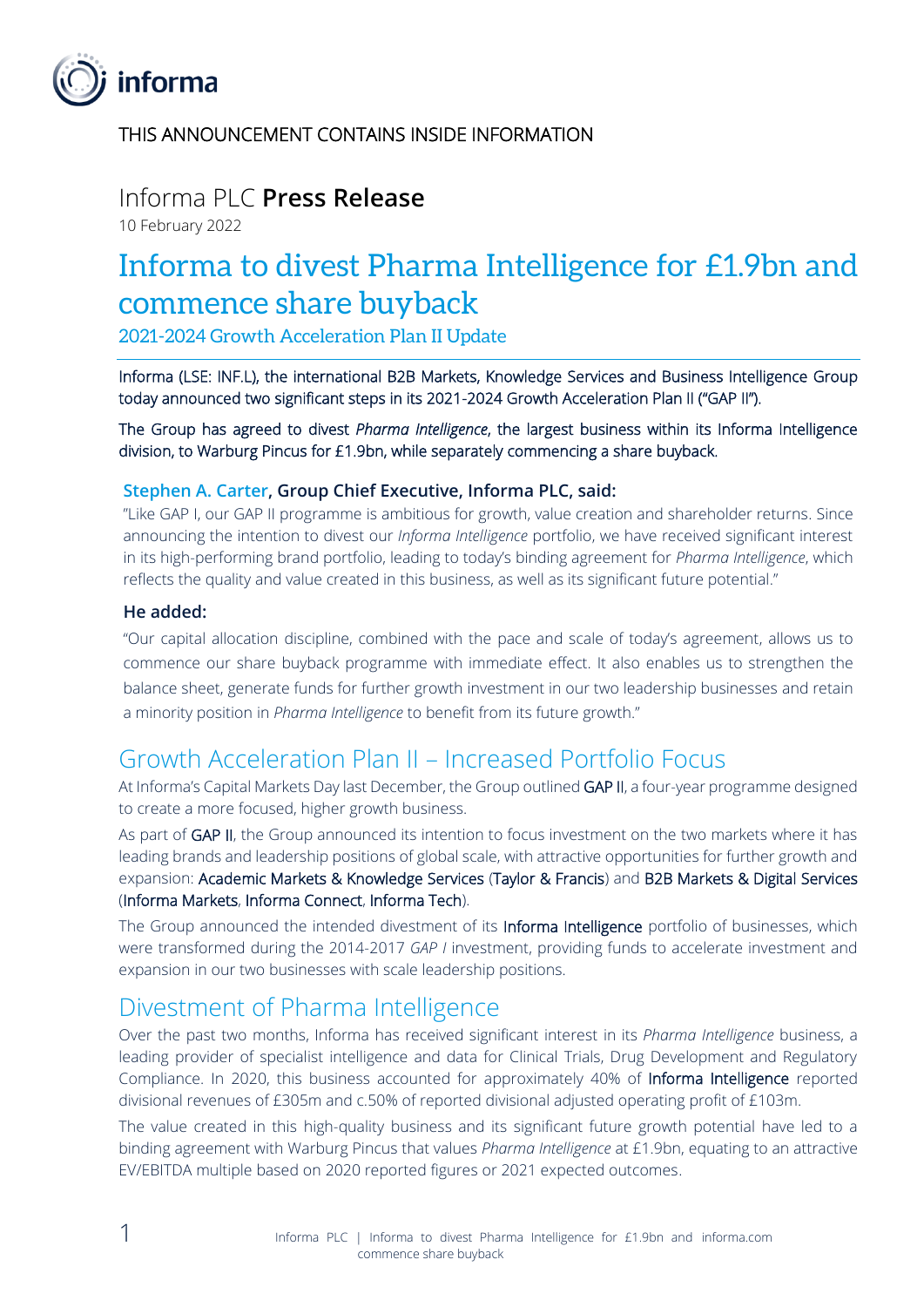

Under today's agreement, Warburg Pincus' commitment to future investment and growth, and our own knowledge and belief in the business, has led to a structure whereby 85% of equity value is realised today, equating to c.£1.7bn in cash, pre-tax, with Informa retaining a c.15% shareholding in the business going forward. This c.15% equity interest ranks pari passu with Warburg Pincus' equity and includes customary rights in the event of a sale of the business.

Retaining this shareholding, as well as Board representation, will contribute to the efficiency of the separation process, enabling the business to focus on its forward growth opportunities.

Today's binding sale agreement for *Pharma Intelligence*, which has the full approval of the Informa Board as being in the best interests of shareholders is expected to complete by early June subject to relevant regulatory clearances.

Following completion and separation of *Pharma intelligence,* Informa will proceed with the next process in its GAP II divestment plans, focusing on its *Financial Intelligence* business comprising *EPFR Global, IGM* and *Zephyr* but excluding the retail banking joint venture, *Curinos*.

#### Adarsh Sarma, Co-Head of Europe, Warburg Pincus LLC said:

"We are delighted to be the partner of choice for Informa and to have the opportunity to acquire *Pharma Intelligence* with its operating management team. *Pharma Intelligence* plays a critical role in supporting and maintaining the ecosystem that surrounds clinical trials, drug development and regulatory compliance, and we intend to invest and significantly grow the business and its product offerings. We are also pleased to be working again with Jay Nadler, who we worked with at MLM Information Services and Interactive Data Corp and he was previously CEO of Clarivate. He will also be joining the Board of the newly separated company."

#### Stephen A. Carter, Group Chief Executive, Informa PLC, commented:

"We received significant interest in the *Pharma Intelligence* business. We are delighted to partner with Warburg Pincus and share their view on its future growth potential, hence, we welcomed an agreement that represented value today and growth and value tomorrow."

### Share Buyback Programme

Alongside investing for growth, the Group has previously announced its intention to return a proportion of the proceeds from the divestment of Informa Intelligence to shareholders. Following today's binding agreement for the *Pharma Intelligence* business, the Group intends to commence a share buyback programme.

As such, Informa has entered into a non-discretionary arrangement with its broker, Merrill Lynch International (BofA Securities), to purchase on its behalf and within certain pre-set parameters, ordinary shares of 0.1 pence each in the Company, with the intention to cancel those shares purchased.

The programme will commence with immediate effect and run through to the AGM in June, including through the Company's close period (30 days from 13 February to 14 March 2022). The maximum amount allocated to the initial tranche of the buyback programme will be £100m. The share buyback programme will take place in accordance with the Company's current approved buyback authorities and be effected in accordance with Chapter 12 of the FCA's Listing Rules. The maximum number of ordinary shares that may be repurchased under those authorities is 150,311,000.

# Trading Update

Informa will report its 2021 Full Year Results on 15 March 2022. Ahead of this, the Group can confirm that it expects to report trading in 2021 in line with guidance of £1.8bn± Group Revenue and £375m± of Adjusted Operating Profit.

Since the beginning of the COVID pandemic, the Group has put particular emphasis on cash control, cash management and cash generation as key financial and company performance targets. This focus has delivered a strong performance through the year and, as a result, free cash flow is expected to be ahead of previous guidance of £325m+.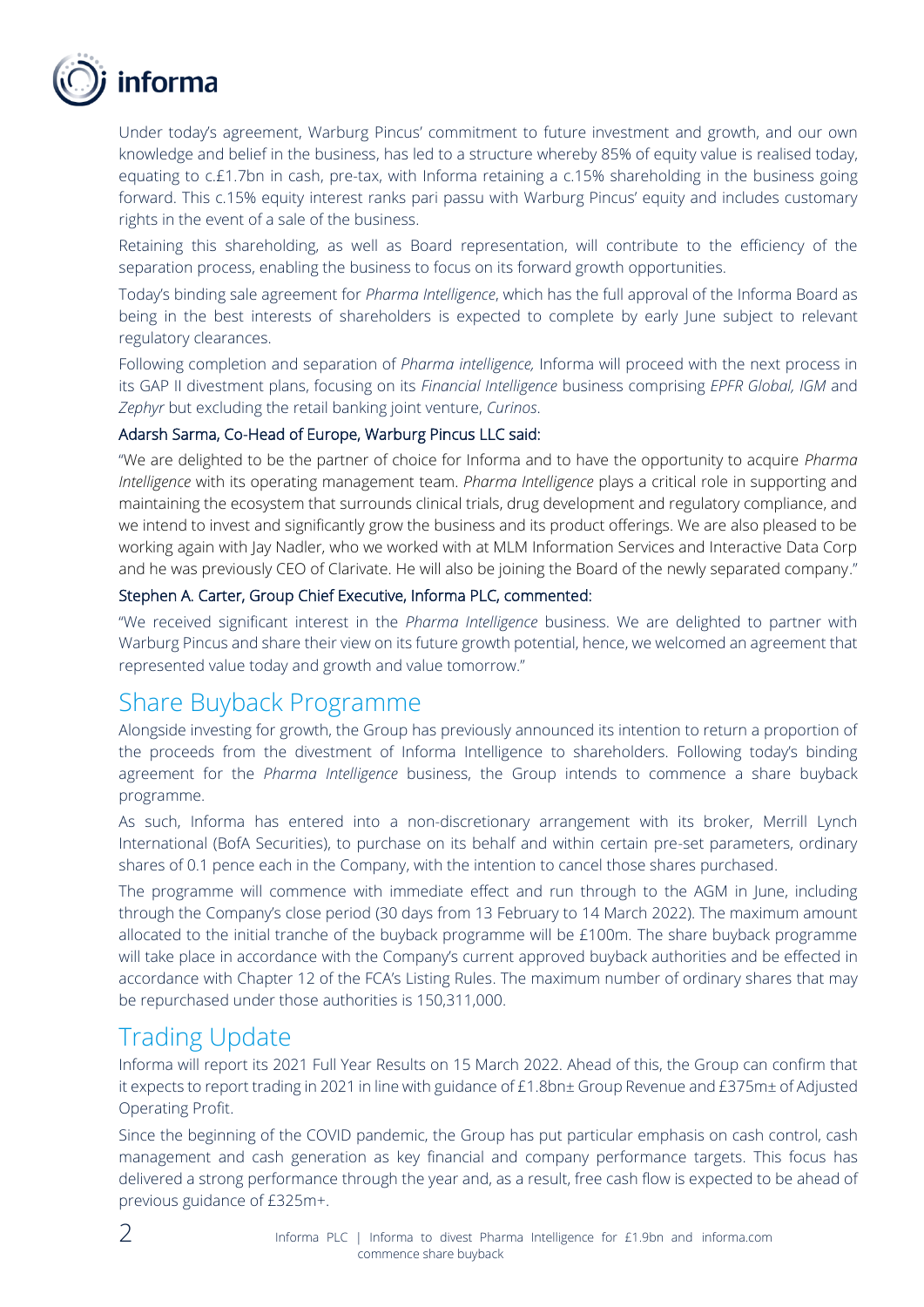

Trading in 2022 has started confidently in our two leadership businesses, Academic Markets and B2B Markets, alongside continuing growth in our Informa Intelligence portfolio. Unlike the previous two years, we have a full physical events calendar scheduled through the first quarter in North America and the Middle East, with trading in China scheduled to start in mid-March after the annual holiday period. To date, exhibitor and attendee participation levels and forward bookings have been robust, with our brands in Construction & Real Estate (*World of Concrete, TISE*), Healthcare (*Arab Health, Medlab*), Luxury & Lifestyle (*Miami International Boat Show*) and Technology (LEAP) all performing in line or ahead of plan.

### **Enquiries**

| <b>Stephen A. Carter, Group Chief Executive</b>                 | +44 (0) 20 7017 5000                      |
|-----------------------------------------------------------------|-------------------------------------------|
| <b>Gareth Wright, Group Finance Director</b>                    | +44 (0) 20 7017 5000                      |
| <b>Richard Menzies-Gow, Director of IR &amp; Communications</b> | +44 (0) 20 8052 2787                      |
| <b>Tim Burt / Zoë Watt – Teneo</b>                              | +44 (0) 7583 413254 / +44 (0) 7713 157561 |

# Notes to Editors

#### **About Pharma Intelligence**

A leading operator in the \$22bn global pharma and life sciences analytics markets, *Pharma Intelligence* delivers highly valued specialist intelligence and data in areas of Clinical Trials, Drug Development and Regulatory Compliance. Its portfolio of specialist brands includes the *Citeline* suite of products (*Citeline Predict, Citeline Engage, Citeline Connect*), *Biomedtracker, Datamonitor Healthcare, Scrip, Pink Sheet* and *TrialScope*.

The *Pharma Intelligence* business performed strongly in 2021 and this has continued into 2022, with high levels of subscription renewals and continued momentum in annualised contract values. For the purpose of UK listing rules, the last reported Profit Before Tax of *Pharma Intelligence* was £55.3m for the year ended 31 December 2020 and the last statement of Gross Assets was £479.9m, as at 30 June 2021.

#### **About Warburg Pincus**

Warburg Pincus LLC is a leading global growth investor. The firm has more than \$73 billion in assets under management. The firm's active portfolio of more than 235 companies is highly diversified by stage, sector, and geography. Warburg Pincus is an experienced partner to management teams seeking to build durable companies with sustainable value. Founded in 1966, Warburg Pincus has raised 20 private equity and 2 real estate funds, which have invested more than \$100 billion in over 1,000 companies in more than 40 countries. The firm is headquartered in New York with offices in Amsterdam, Beijing, Berlin, Hong Kong, Houston, London, Luxembourg, Mumbai, Mauritius, San Francisco, São Paulo, Shanghai, and Singapore. For more information please visit [www.warburgpincus.com.](http://www.warburgpincus.com./) Follow us on [LinkedIn.](https://protect-us.mimecast.com/s/eAwsCn5YzpcXWmJl5iJebIr?domain=linkedin.com)

#### **Cautionary Statement**

This announcement contains forward-looking statements, including in relation to the financial condition of the Group and the results of operations and businesses of the Group. Forward-looking statements are sometimes, but not always, identified by their use of a date in the future or such words and words of similar meaning as "ambition", "anticipates", "aspire", "aims", "due", "could", "may", "will", "should", "expects", "believes", "intends", "plans", "potential", "targets", "goal" or "estimates". Although the Group believes that the expectations reflected in such forward-looking statements are reasonable, these statements are not guarantees of future performance and are subject to a number of risks and uncertainties and actual results, performance and events could differ materially from those currently being anticipated, expressed or implied in such forward-looking statements. Factors which may cause future outcomes to differ from those foreseen in forward-looking statements include, but are not limited to, those identified in the "Principal Risks and Uncertainties" section of the Group's Annual Report. Forward-looking statements contained in this announcement speak only as of the date of preparation of this announcement and have not been audited or otherwise independently verified. Past performance should not be taken as an indication or guarantee